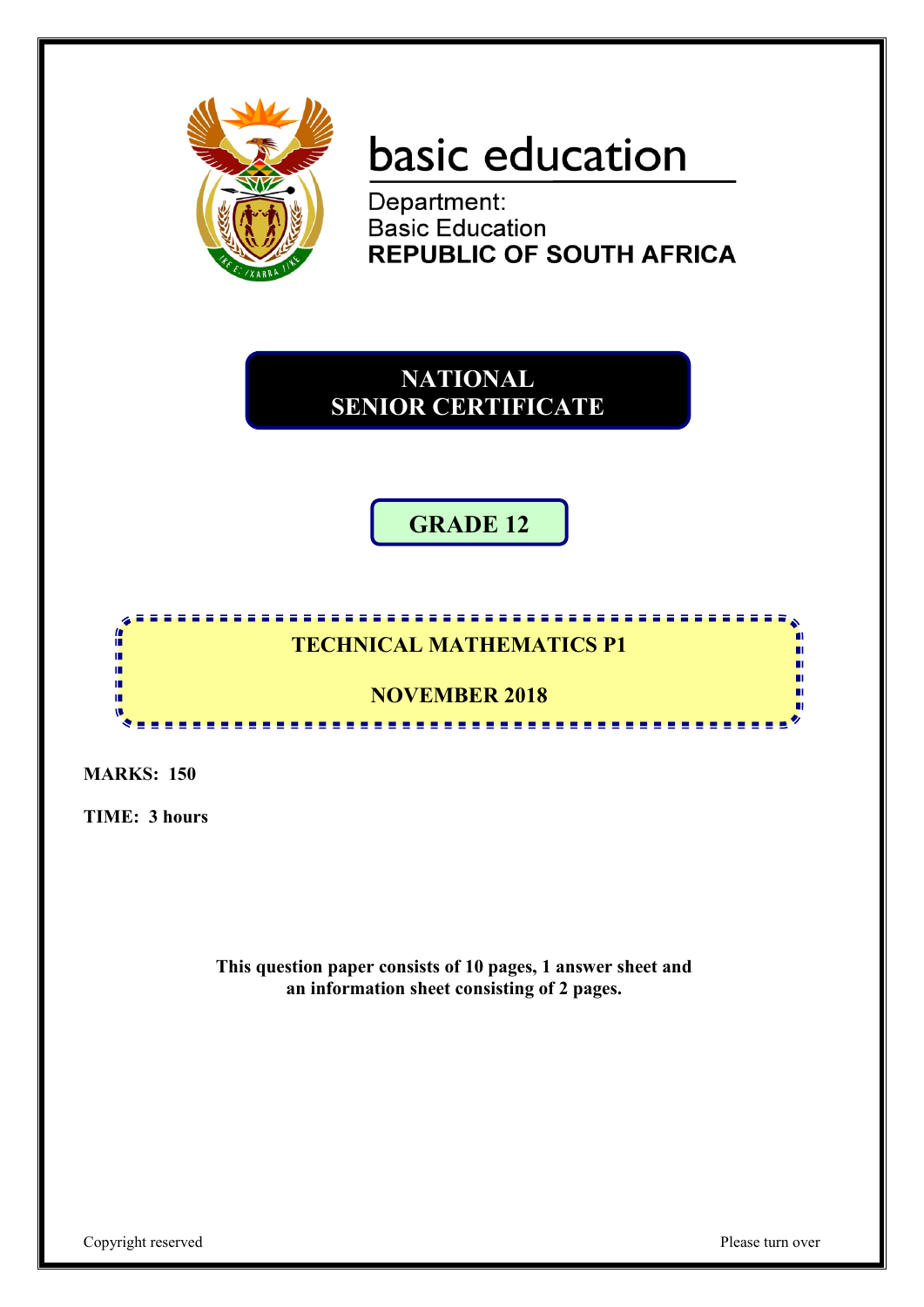#### **INSTRUCTIONS AND INFORMATION**

Read the following instructions carefully before answering the questions.

- 1. This question paper consists of 9 questions.
- 2. Answer ALL the questions.
- 3. Answer QUESTION 4.1.3 and QUESTION 7.5 on the ANSWER SHEET provided. Hand in the ANSWER SHEET with your ANSWER BOOK.
- 4. Number the answers correctly according to the numbering system used in this question paper.
- 5. Clearly show ALL calculations, diagrams, graphs, etc. that you have used in determining your answers.
- 6. Answers only will not necessarily be awarded full marks.
- 7. You may use an approved scientific calculator (non-programmable and non-graphical), unless stated otherwise.
- 8. If necessary, round off answers to TWO decimal places, unless stated otherwise.
- 9. Diagrams are NOT necessarily drawn to scale.
- 10. Write neatly and legibly.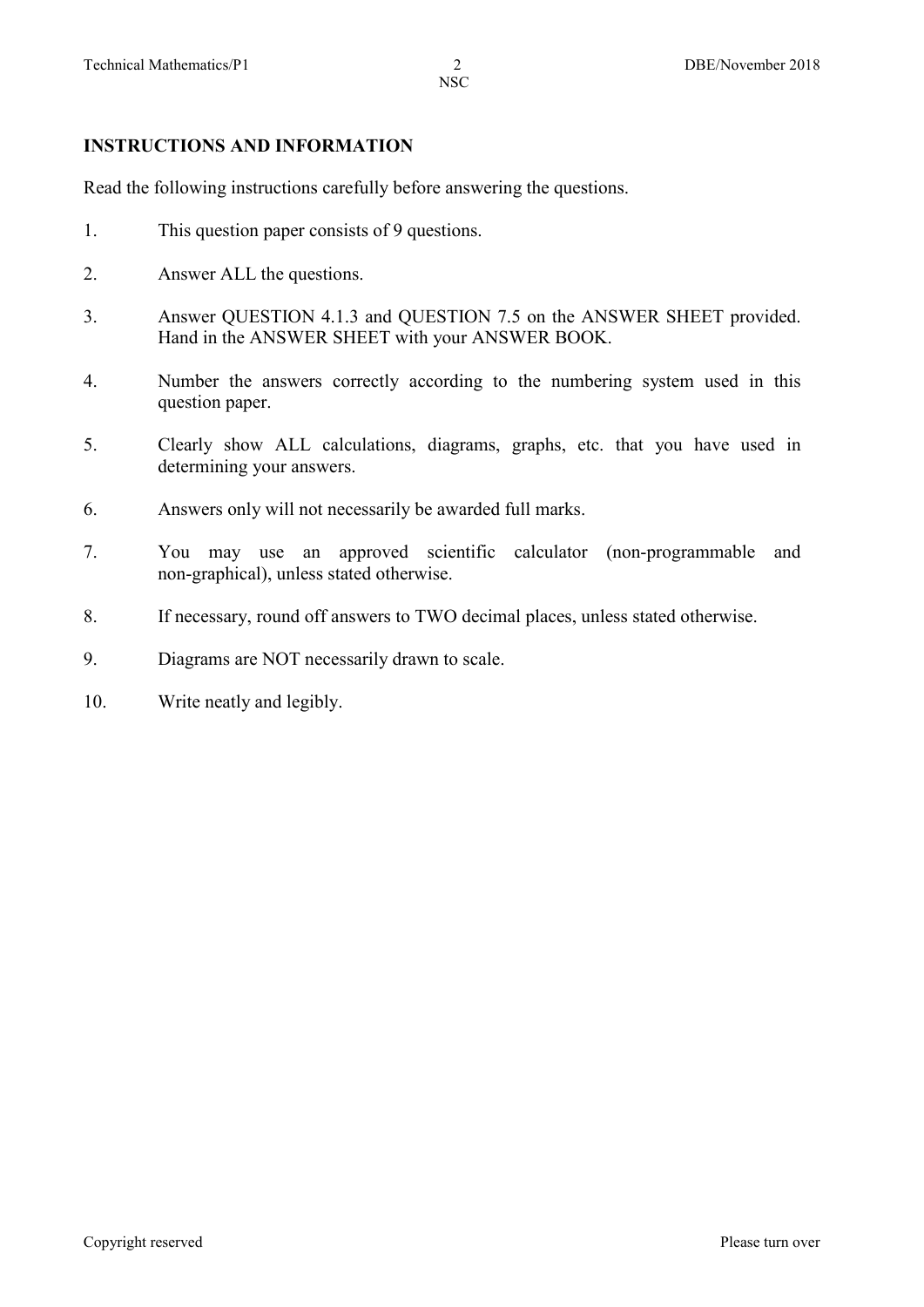## **QUESTION 1**

1.1 Solve for *x*:

1.1.1 
$$
-2x(x+a)(3-x) = 0
$$
 (3)

1.1.2 
$$
2x = 6 - x^2
$$
 (correct to TWO decimal places) (4)

- 1.1.3  $5x(x-3) \le 0$  and then represent the solution on a number line (3)
- 1.2 The total area represented by the L-shaped diagram below is 21 units<sup>2</sup>. The equation *y* − 2*x* = −7 represents the relationship of the sides of the two squares.



Solve for  $x$  and  $y$  (dimensions of the two squares) if:

$$
y-2x = -7
$$
 and  $x^2 + xy + y^2 = 21$  (7)

1.3 The formula below represents the moment of inertia ( *E* ), with mass ( *M* ) and length  $(L)$ :

$$
E = \frac{1}{12}ML^2
$$

1.3.1 Make *L* the subject of the formula. (2)  
1.3.2 Calculate the value of *L*, if 
$$
E = 8.3 \times 10^{-2}
$$
 kg.m<sup>2</sup> and  $M = 1.6 \times 10^{3}$  kg. (2)

1.4 Express 36 as a binary number. (2)

**[23]**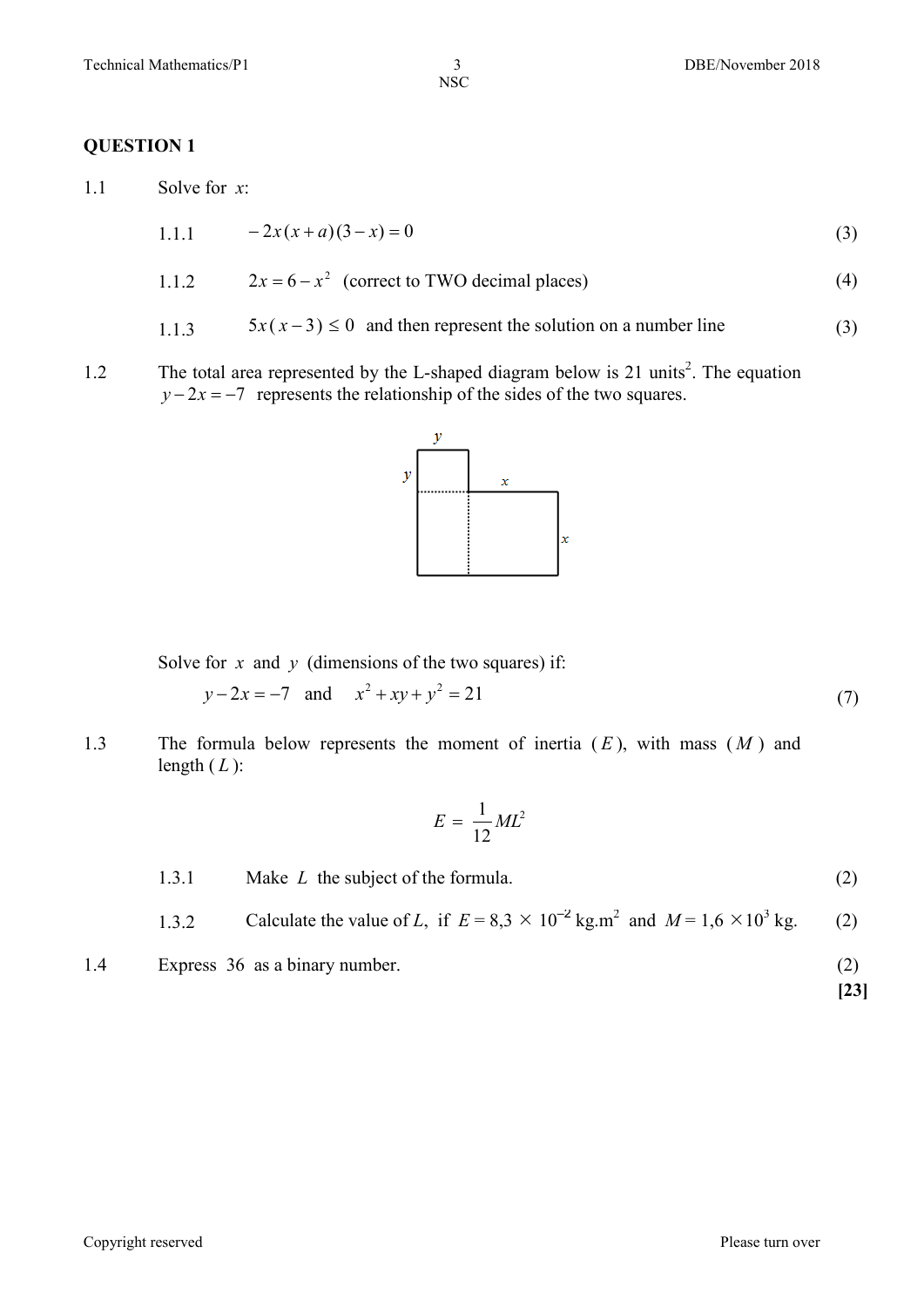### **QUESTION 2**

2.1 Given the roots: 
$$
x = \frac{-8 \pm \sqrt{q-3}}{2}
$$

Describe the nature of the roots if:

2.1.1 
$$
q = 5
$$
 (1)

$$
2.1.2 \qquad q = 3 \tag{1}
$$

$$
2.1.3 \t q < 0 \t(1)
$$

2.2 Determine for which value(s) of *p* will the equation  $3x^2 + 7x = 2x + p$  have non-real roots.

> (4) **[7]**

## **QUESTION 3**

3.1 Simplify (showing ALL calculations) the following without the use of a calculator:

$$
3.1.1 \qquad \left(2a^{\frac{7}{3}}\right)^3 \tag{2}
$$

$$
3.1.2 \qquad \log_p p + \log_m 1 \tag{2}
$$

3.1.3 
$$
\frac{\sqrt{48} - \sqrt{12}}{2\sqrt{75}}
$$
 (3)

3.2 Solve for x: 
$$
\log_2(x+62) - \log_2 x = 5
$$
 (4)

3.3 Express the complex number 
$$
z = -\sqrt{2} + \sqrt{2} i
$$
 in the polar form  $z = a cis \theta$  (6)

3.4 Solve for *p* and *q* if 
$$
p + qi = (2 - 3i)^2
$$
. (4)

**[21]**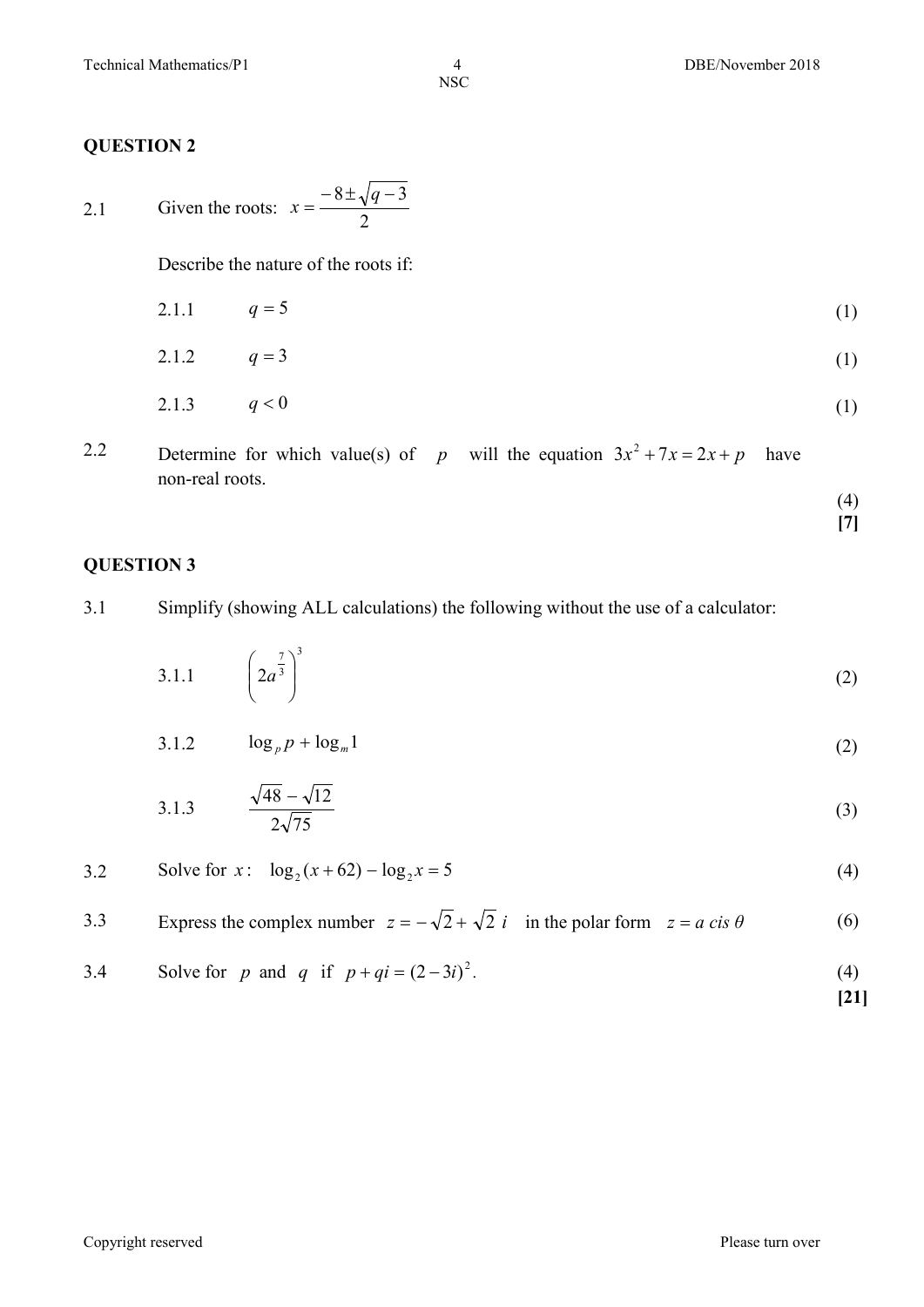## **QUESTION 4**

4.1 Given: 
$$
g(x) = 2^{-x} - 1
$$
 and  $h(x) = -\frac{6}{x} - 1$ 

| 4.1.1 | Write down the equations of the asymptotes of $h$ .                                                                                                        | (2) |
|-------|------------------------------------------------------------------------------------------------------------------------------------------------------------|-----|
| 4.1.2 | Determine the coordinates of the x-intercept of $h$ .                                                                                                      | (2) |
| 4.1.3 | Sketch the graphs of $g$ and $h$ on the same set of axes on the ANSWER<br>SHEET provided. Clearly show the asymptotes and the intercepts with the<br>axes. | (5) |
| 4.1.4 | Show that $(-2, 3)$ is a point on the graph of g.                                                                                                          | (1) |
| 4.1.5 | Write down the range of $g$ .                                                                                                                              | (1) |
| 4.1.6 | Write down the domain of $h$ .                                                                                                                             |     |

4.2 Sketched below are the graphs defined by  $f(x) = a(x+p)^2 + q$  and  $g(x)=\sqrt{36-x^2}$  with T(1;8) the turning point of *f*. Line TM is drawn such that TM is perpendicular to the *x*-axis. Points L and K are the intercepts of *f.*  Point L is a point of intersection of *f* and *g*. Point R lies on both line TM and the graph of *g*.



| 4.2.6 | Determine the values of x for which $f(x) \times g(x) > 0$ and $x < 0$ | (2)<br>[24] |
|-------|------------------------------------------------------------------------|-------------|
| 4.2.5 | Hence, give the coordinates of K.                                      | (1)         |
| 4.2.4 | Hence, show that the graph of f is defined by $f(x) = -2(x+1)(x-3)$ .  | (4)         |
| 4.2.3 | Show that $(0, 6)$ are the coordinates of L.                           | (1)         |
| 4.2.2 | Determine the length of TR (leave your answer in surd form).           | (3)         |
| 4.2.1 | Write down the coordinates of M.                                       |             |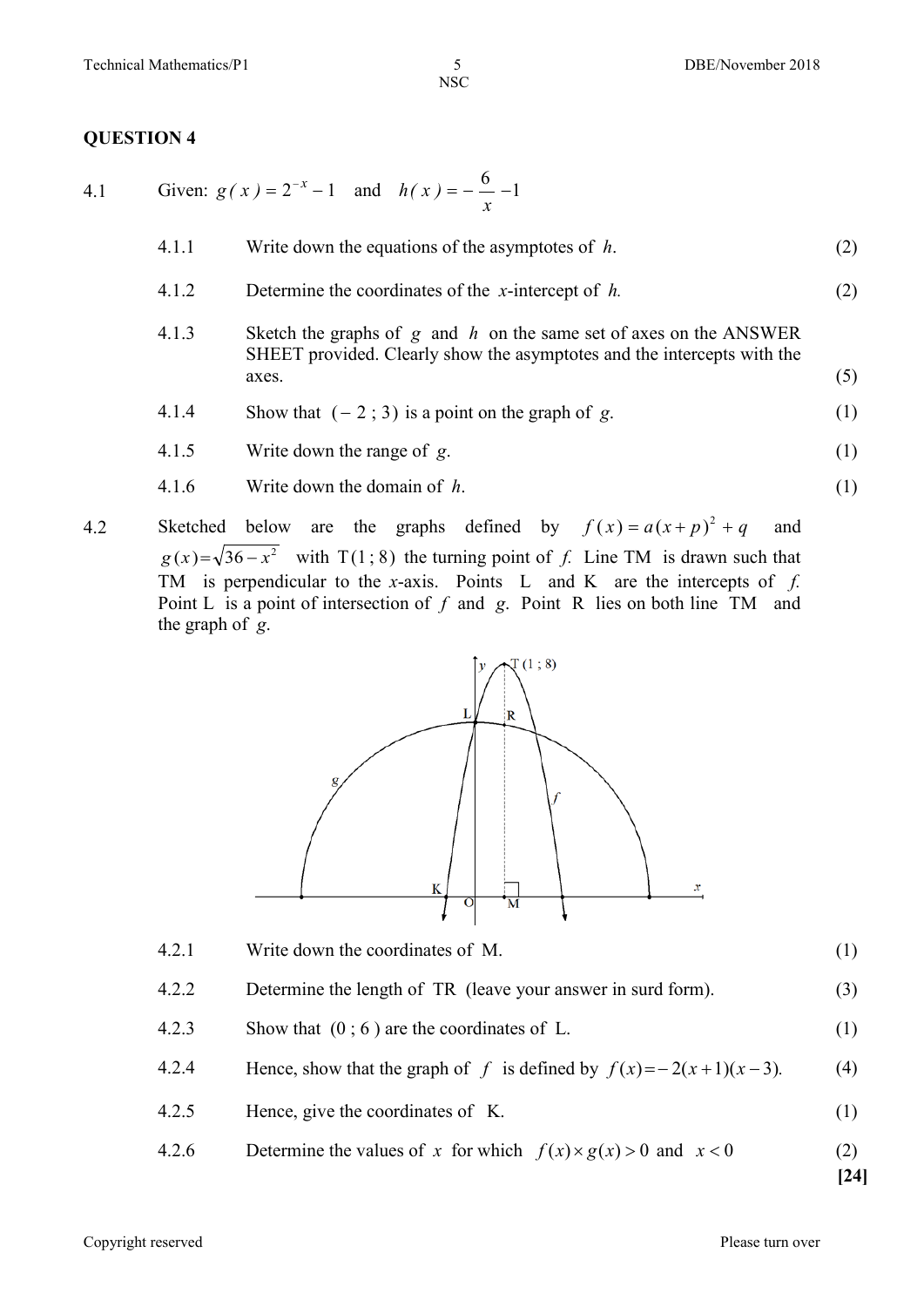#### **QUESTION 5**

- 5.1 The annual effective interest rate charged by a financial institution is 6,7%. Calculate the nominal interest rate charged per annum if compounded monthly. (4)
- 5.2 A company bought a new 3D wheel-alignment machine for R240 000. The machine depreciated at a rate of 16% per annum to half its original value over a certain period.



- 5.2.1 Give the depreciated value of the machine at the end of the period. (1)
- 5.2.2 Determine how long it will take for the machine to depreciate to half its original value. Give your answer to the nearest year. (5)
- 5.3 Mr Bohlale invested R40 000 at a bank for 7 years. The interest rate for the first 4 years was 11,2% per annum, compounded quarterly. The interest rate then changed to 13% per annum compounded annually for the remaining years. Calculate the total amount of money that Mr Bohlale will receive at the end of the investment period. (5)

**[15]**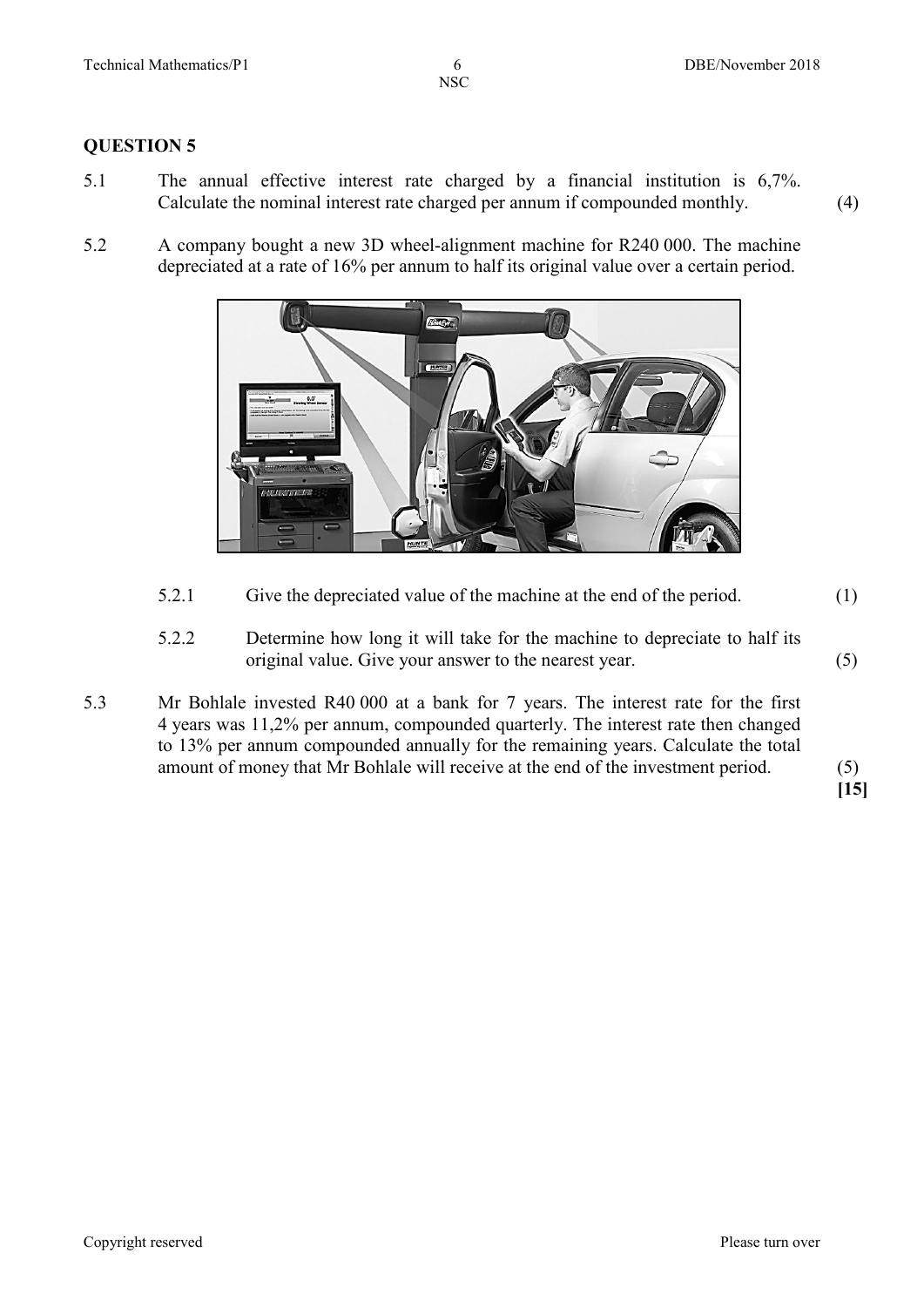## **QUESTION 6**

6.1 Determine 
$$
f'(x)
$$
 using FIRST PRINCIPLES if  $f(x) = 7x - 2$  (5)

6.2 Determine:

$$
6.2.1 \qquad \frac{d}{dx}\left(\pi^2\right) \tag{1}
$$

6.2.2 
$$
D_x(x^4 - \sqrt[3]{x})
$$
 (3)

6.2.3 
$$
\frac{dy}{dx}
$$
 if  $y = \frac{x^5 + 2}{x^2}$  (4)

6.3 The tangent to the curve of the function defined by  $p(x) = x^3 + 1$  passes through point  $A(2; k)$ .

| 6.3.1 | Calculate the numerical value of $k$ . |  |
|-------|----------------------------------------|--|
|       |                                        |  |

$$
6.3.2 \qquad \text{Determine } p'(x) \tag{1}
$$

6.3.3 Hence, determine the equation of the tangent to the curve of the function at point A. (3) **[19]**

## **QUESTION 7**

Given:  $f(x) = -x(x-3)(x-3)$ 

| 7.1 | Write down the coordinates of the x-intercepts of $f$ .                                                                      | (2)         |
|-----|------------------------------------------------------------------------------------------------------------------------------|-------------|
| 7.2 | Write down the y-intercept of $f$ .                                                                                          | (1)         |
| 7.3 | Show that $f(x) = -x^3 + 6x^2 - 9x$                                                                                          | (2)         |
| 7.4 | Determine the coordinates of the turning points of $f$ .                                                                     | (5)         |
| 7.5 | Sketch the graph of f on the ANSWER SHEET provided. Clearly show ALL the<br>intercepts with the axes and the turning points. | (4)         |
| 7.6 | Determine the values of x for which the graph of $f$ is increasing.                                                          | (2)<br>[16] |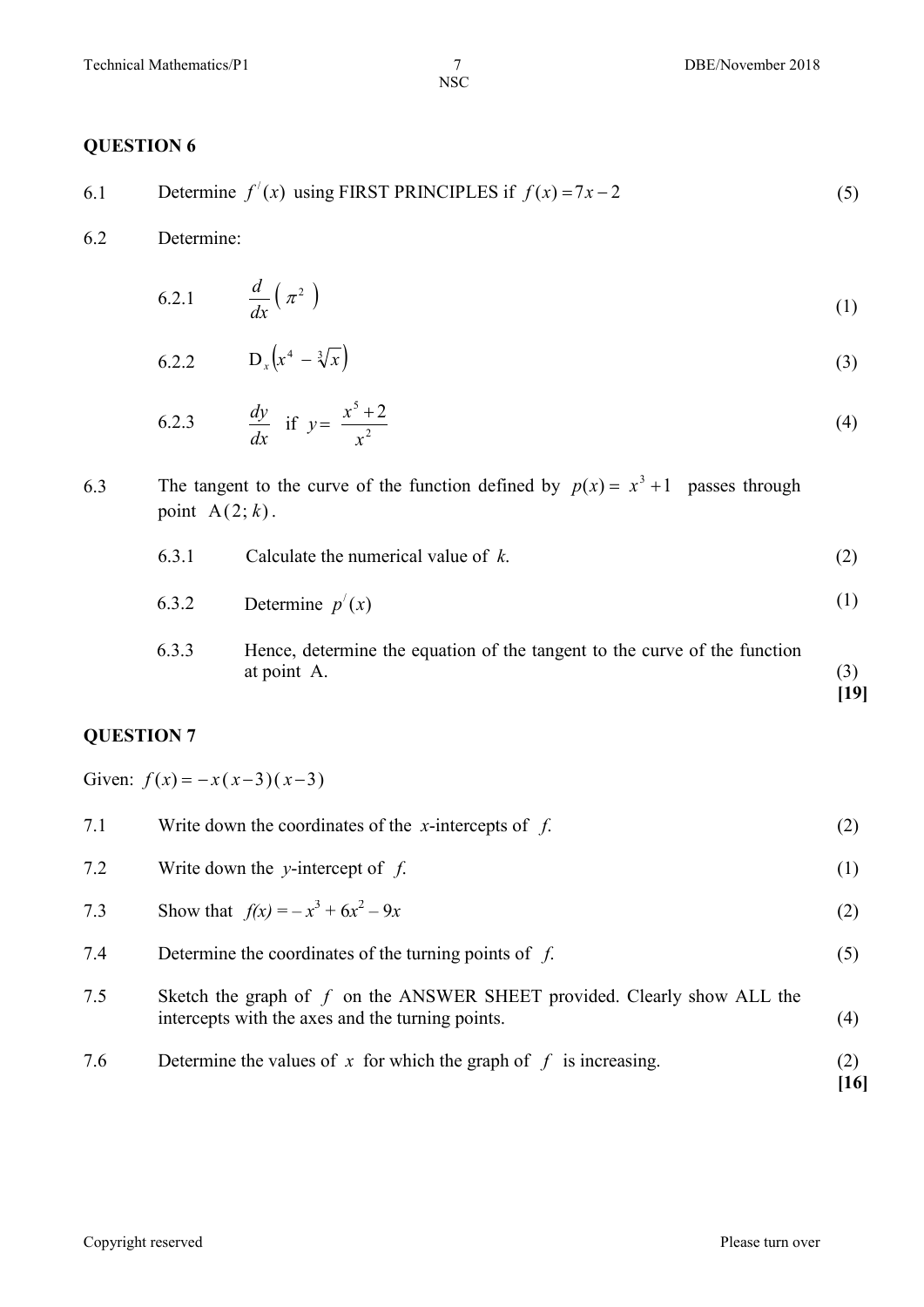### **QUESTION 8**

8.1 Mr Alexander built a rectangular fish tank. The length, breadth and height of the tank are 3*x* metres, 1,5 metres and (1− *x* ) metres respectively, as shown in the diagram below.



- 8.1.1 Determine a formula for the volume of the tank in terms of *x*. (3)
- 8.1.2 Hence, determine the value of  $x$  that will maximise the volume of the tank. (3)
- 8.2 During an experiment, learners must record the velocity (*v*) of an electronic toy car over a distance (*m*), *t* seconds after the experiment has begun. The velocity of the electronic toy car is given by  $v(t) = 8 + 4t - t^2$

#### Determine:

| 8.2.1 | The initial velocity of the toy car                                                   | (1) |
|-------|---------------------------------------------------------------------------------------|-----|
| 8.2.2 | The velocity of the toy car when $t = 0, 2$ seconds                                   | (2) |
| 8.2.3 | The rate at which the velocity changes with respect to time when<br>$t = 1.2$ seconds |     |

**[13]**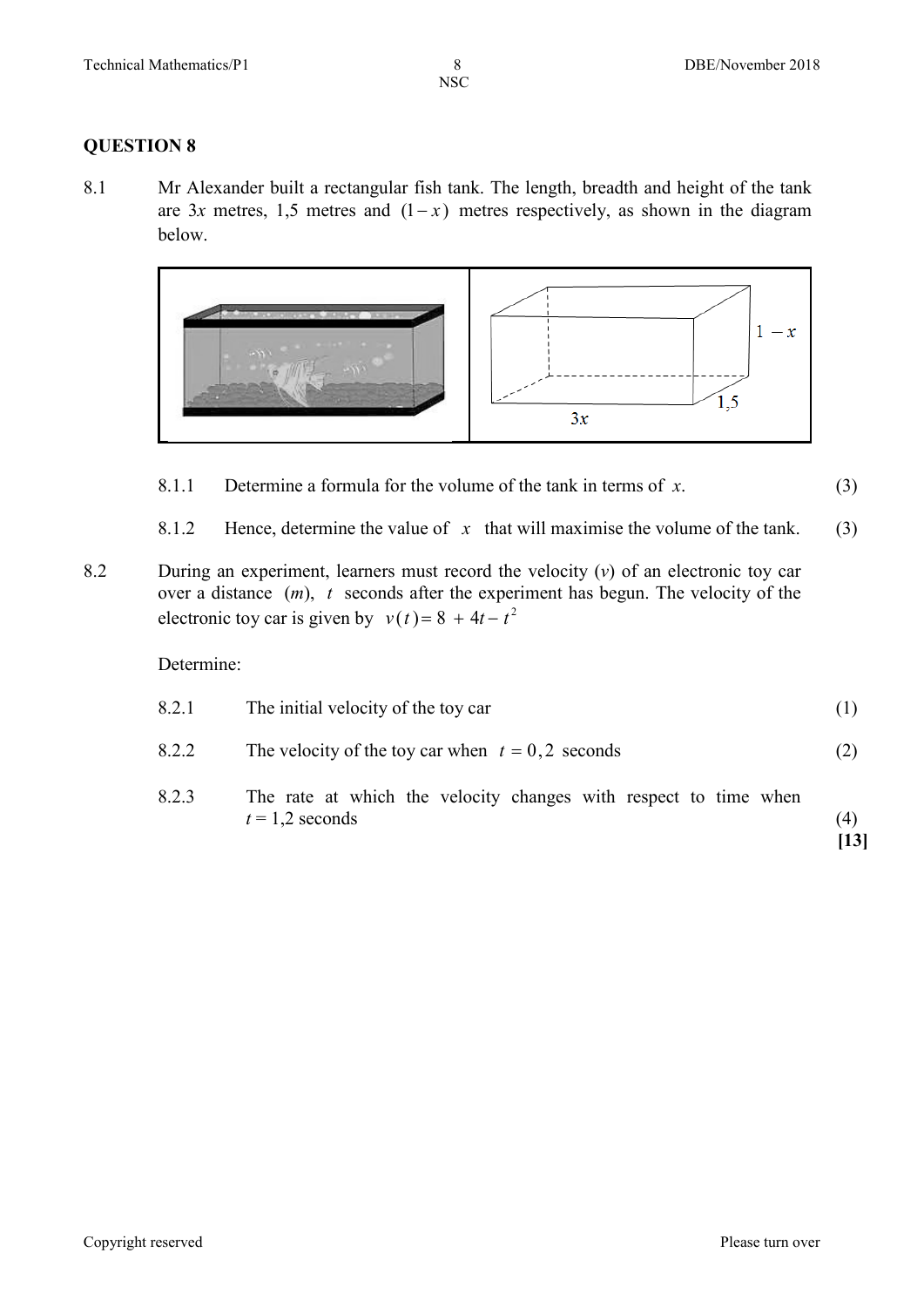## **QUESTION 9**

9.1 Determine the following integrals:

$$
9.1.1 \qquad \int \left(-\frac{6}{x}\right) dx \tag{2}
$$

9.1.2 
$$
\int (x-1)^2 dx
$$
 (4)

9.2 The sketch below represents the bounded area of the curve of the function defined by  $f(x) = x^2 + 3$ 



Determine the shaded area bounded by the curve and the *x*-axis between the points where  $x = -2$  and  $x = 1$  (6)

**[12]**

**TOTAL: 150**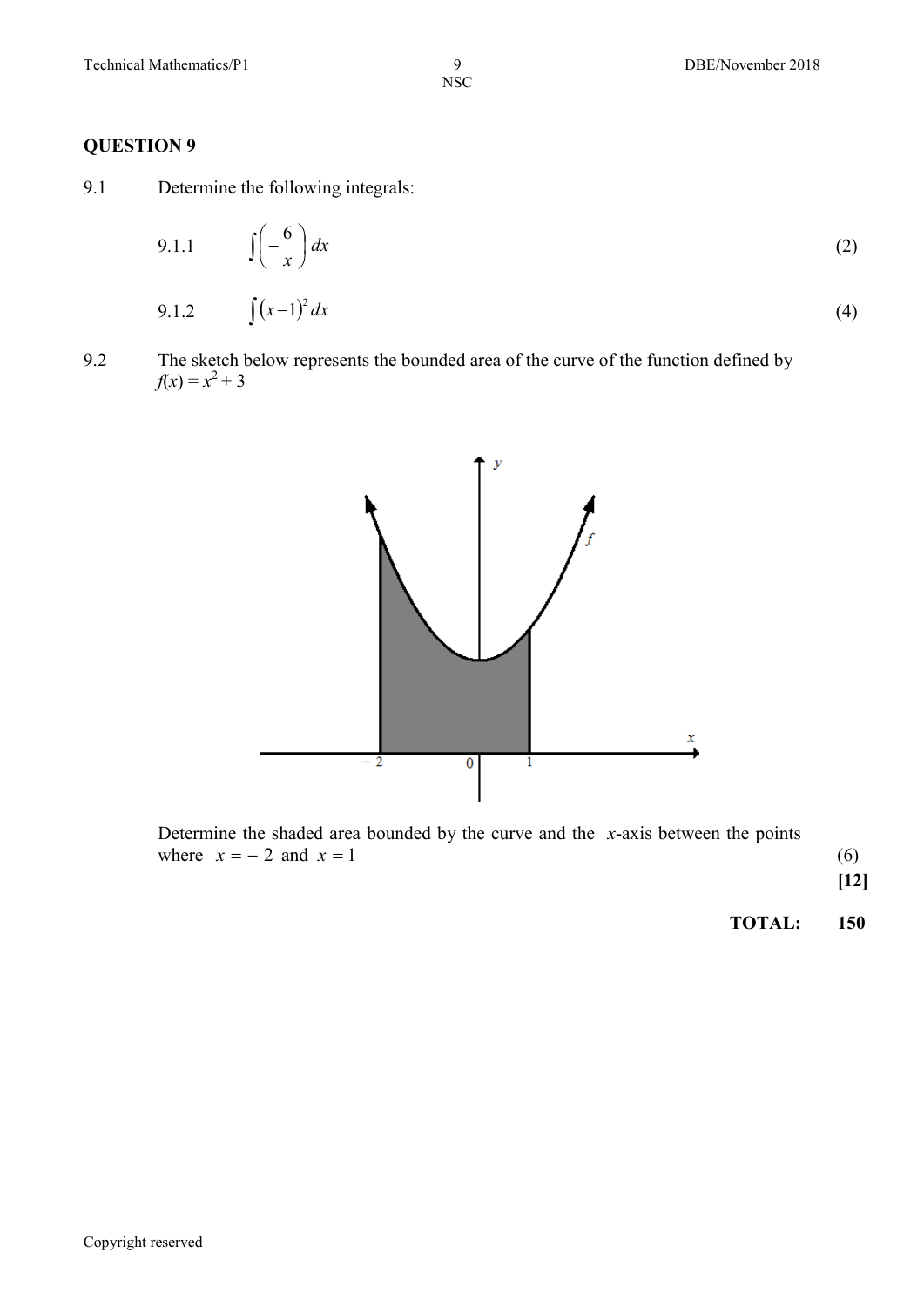# BLANK PAGE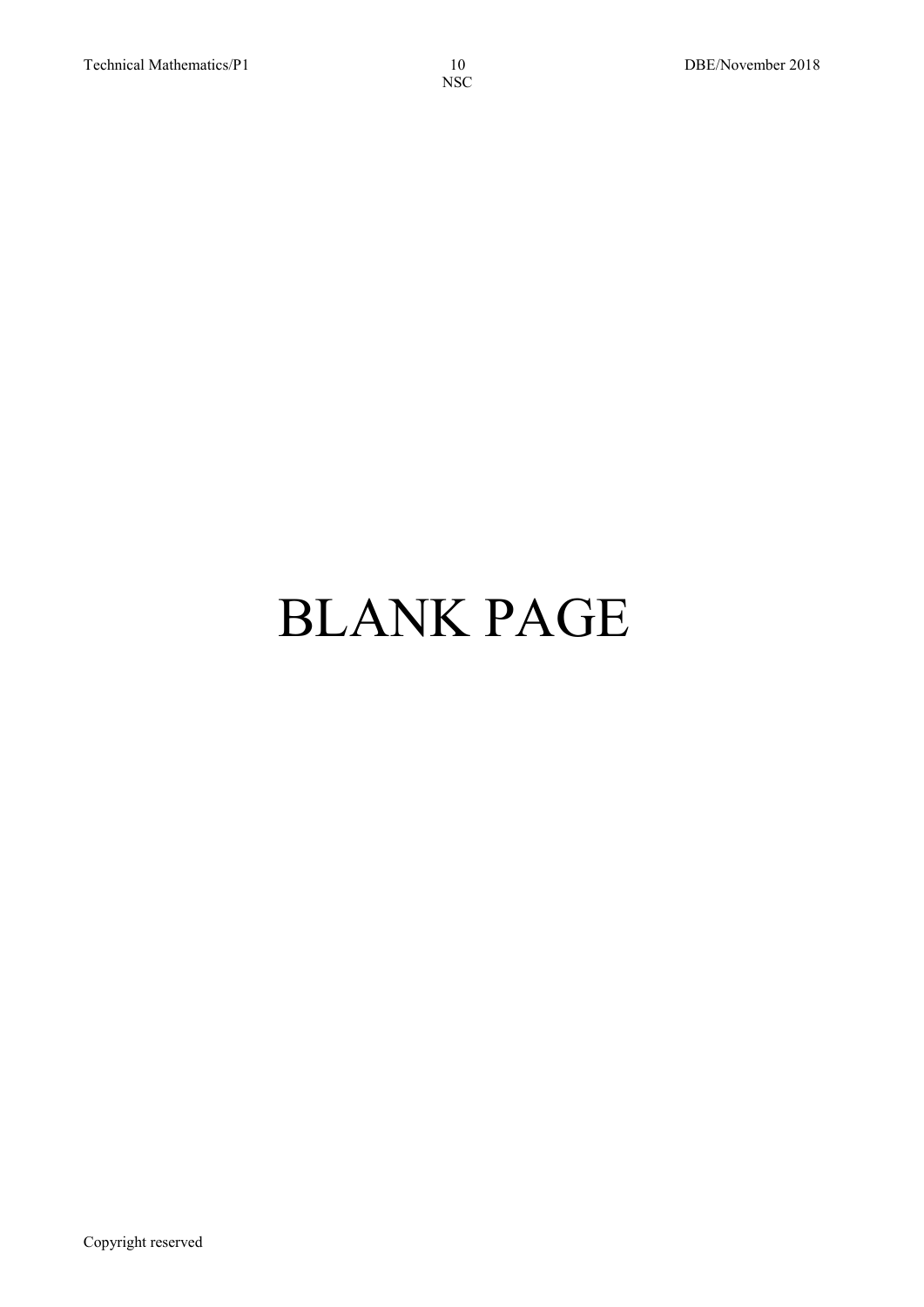| <b>CENTRE NUMBER</b>      |  |  |  |  |  |  |  |  |
|---------------------------|--|--|--|--|--|--|--|--|
| <b>EXAMINATION NUMBER</b> |  |  |  |  |  |  |  |  |

## **QUESTION 4.1.3**



## **QUESTION 7.5**

|  |  |  | $\mathcal{X}$ |
|--|--|--|---------------|
|  |  |  |               |
|  |  |  |               |
|  |  |  |               |
|  |  |  |               |
|  |  |  |               |

Copyright reserved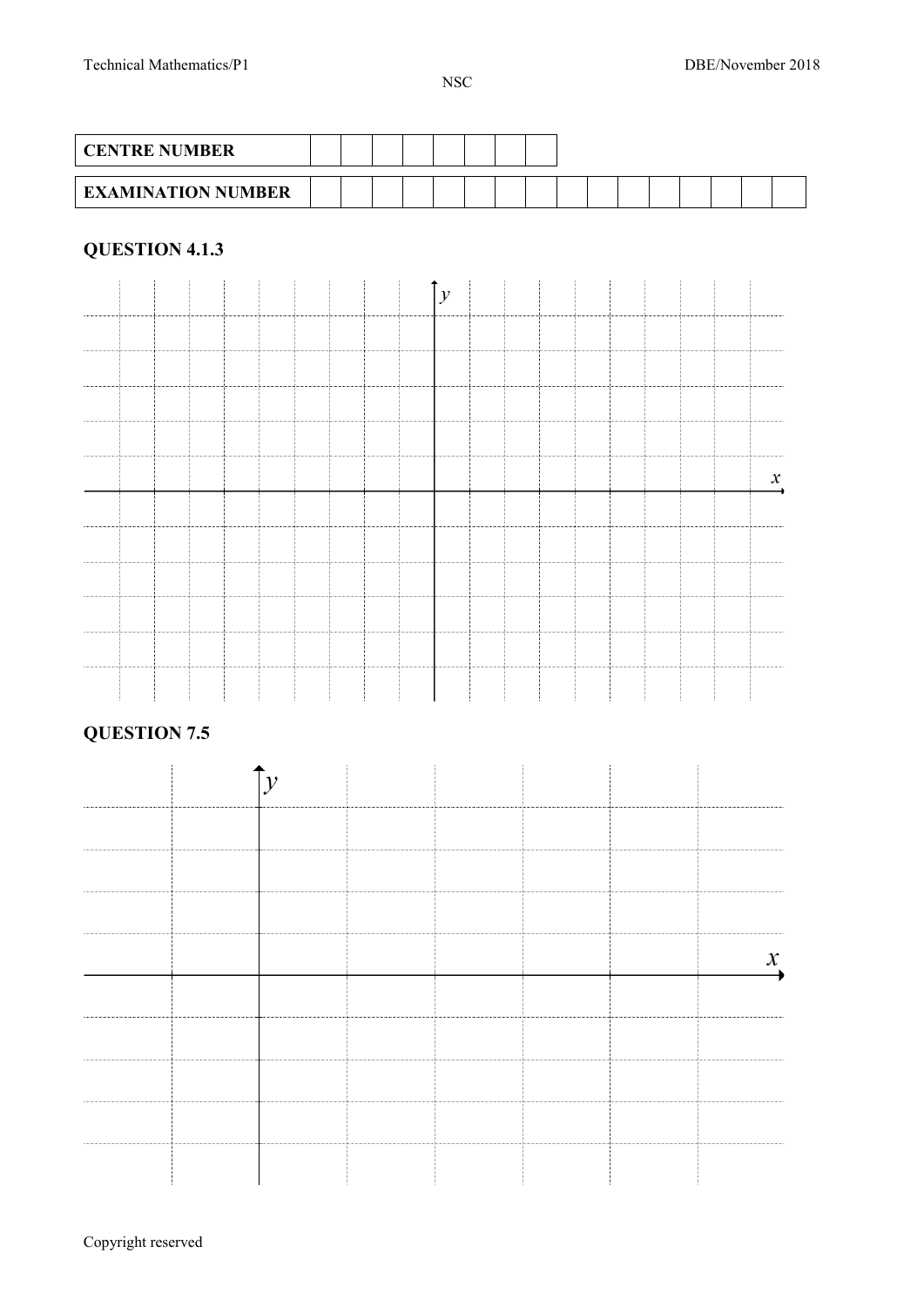## **INFORMATION SHEET: TECHNICAL MATHEMATICS**

$$
x = \frac{-b \pm \sqrt{b^2 - 4ac}}{2a}
$$
  
\n
$$
x = -\frac{b}{2a}
$$
  
\n
$$
y = \frac{4ac - b^2}{4a}
$$
  
\n
$$
a^* = b \Leftrightarrow x = \log_a b
$$
,  $a > 0$ ,  $a \ne 1$  and  $b > 0$   
\n
$$
A = P(1 + ni)
$$
  
\n
$$
A = P(1 - ni)
$$
  
\n
$$
A = P(1 - i)^n
$$
  
\n
$$
A = P(1 + i)^m - 1
$$
  
\n
$$
f'(x) = \lim_{h \to 0} \frac{f(x+h) - f(x)}{h}
$$
  
\n
$$
\int x^n dx = \frac{x^{n+1}}{n+1} + C
$$
,  $n \ne -1$   
\n
$$
\int \frac{1}{x} dx = \ln x + C
$$
,  $x > 0$   
\n
$$
d = \sqrt{(x_2 - x_1)^2 + (y_2 - y_1)^2}
$$
  
\n
$$
y = mx + c
$$
  
\n
$$
y - y_1 = m(x - x_1)
$$
  
\n
$$
y = \frac{y_2 - y_1}{x_2 - x_1}
$$
  
\n
$$
\frac{x^2}{a^2} + \frac{y^2}{b^2} = 1
$$
  
\n
$$
\ln \triangle ABC: \frac{a}{\sin A} = \frac{b}{\sin B} = \frac{c}{\sin C}
$$
  
\n
$$
a^2 = b^2 + c^2 - 2bc \cos A
$$
  
\n
$$
a^2 = b^2 + c^2 - 2bc \cos A
$$
  
\n
$$
a^2 = b^2 + c^2 - 2bc \cos A
$$

 $\sin^2 \theta + \cos^2 \theta = 1$   $1 + \tan^2 \theta = \sec^2 \theta$   $\cot^2 \theta + 1 = \csc^2 \theta$